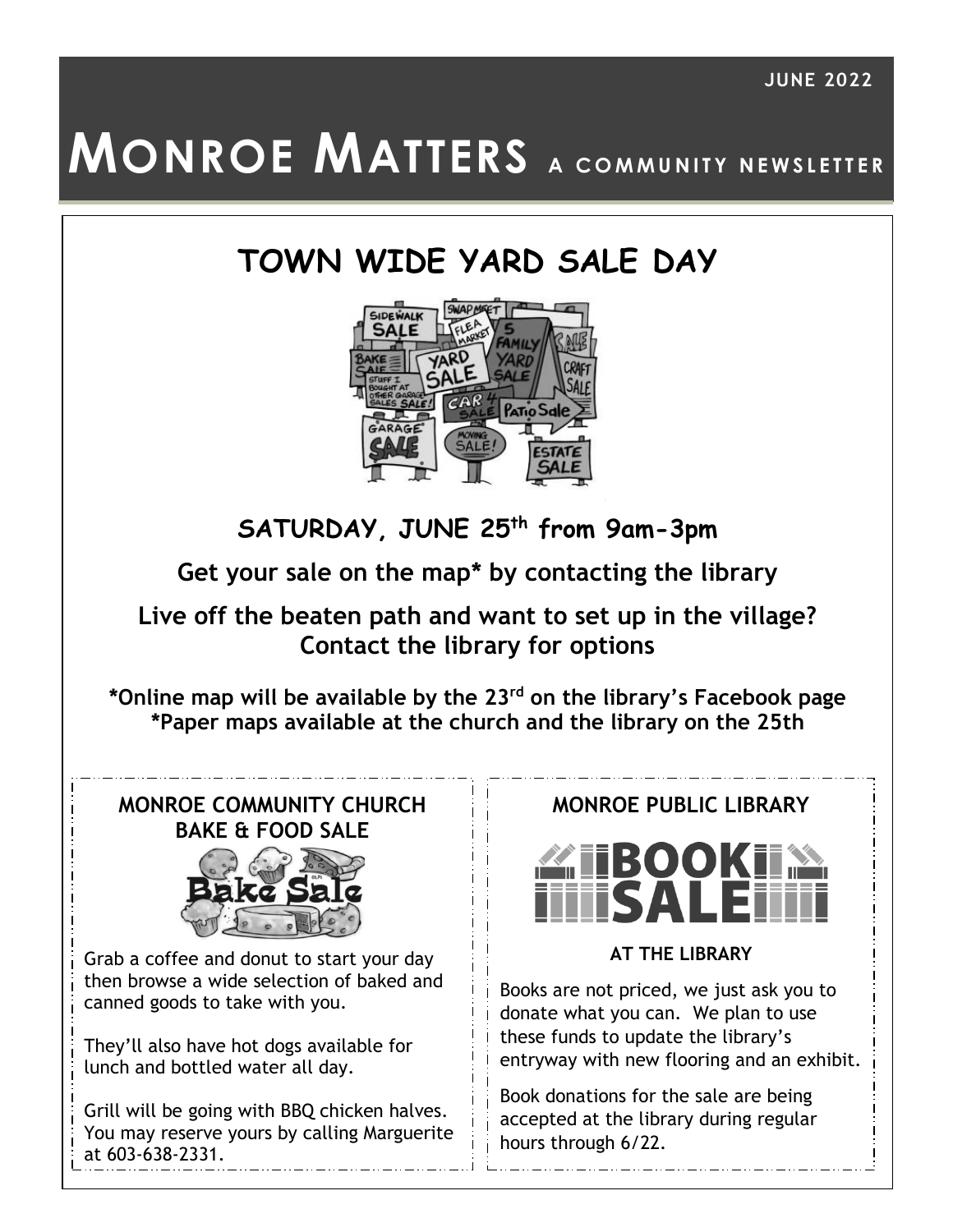## **FROM THE OFFICE OF THE SELECTMEN**

Congratulations to all the newly graduated and soon to be graduated!

- Grange Hall Road will be paved soon. Watch for dates.
- EMS, Fire Dept, and other volunteer positions are still available please contact the office or one of the Selectmen.
- The next Large Trash Day is July 16<sup>th</sup> from 7 to 11 am at the Municipal Building.
- The Consumer Confidence Report for the Monroe Water Department will be available on our website (www.monroenh.org) by June  $10^{\text{th}}$ .

As always, if you have any questions or comments, you can call the Town Office at 603-638-2644 or email us at monroeselectmen@roadrunner.com.

**KEEPING IT LOCAL**

# Ray and Evelyn Richer are a talented pair of artists.

Ray has specialized in wildlife photography with a focus on loons for over 20 years. He has produced a documentary program called: "Loons at the Nesting Site." His work has been published in the National Wildlife Magazine and he also has worked in conjunction with the Vermont Institute of Natural Science and Vermont Center for Ecostudies providing shows and photos for their publications.

Evelyn, a lifelong artist, specializes in portraits of both wild and domestic animals. Her pet portraits are lifelike and done entirely by hand.

See their work displayed at Farm to Fire or visit them during the Town Wide Yard Sale (they try to set up at their Harleyview Drive home every year.) For more info regarding their services or artwork email: rloonnest@gmail.com

## **NEIGHBORS HELPING NEIGHBORS**

The town clerk's office is often asked if they know of any young people that do odd jobs such lawn mowing, window washing, weeding, raking, etc.

Are you a teen (or know one) who would like to help a neighbor and make a little money while doing so? If so, contact the town clerk's office to be added to a list of people that they can give to community members who ask. A flyer to hang up around town is a great way to let people know what you do and how to contact you (hang at town office, town hall, library, store and post it to the Monroe, NH Community Facebook page)

Are you a homeowner and find yourself in need of a helping hand? Reach out to the town clerk's office to see if there is someone that can help you out.

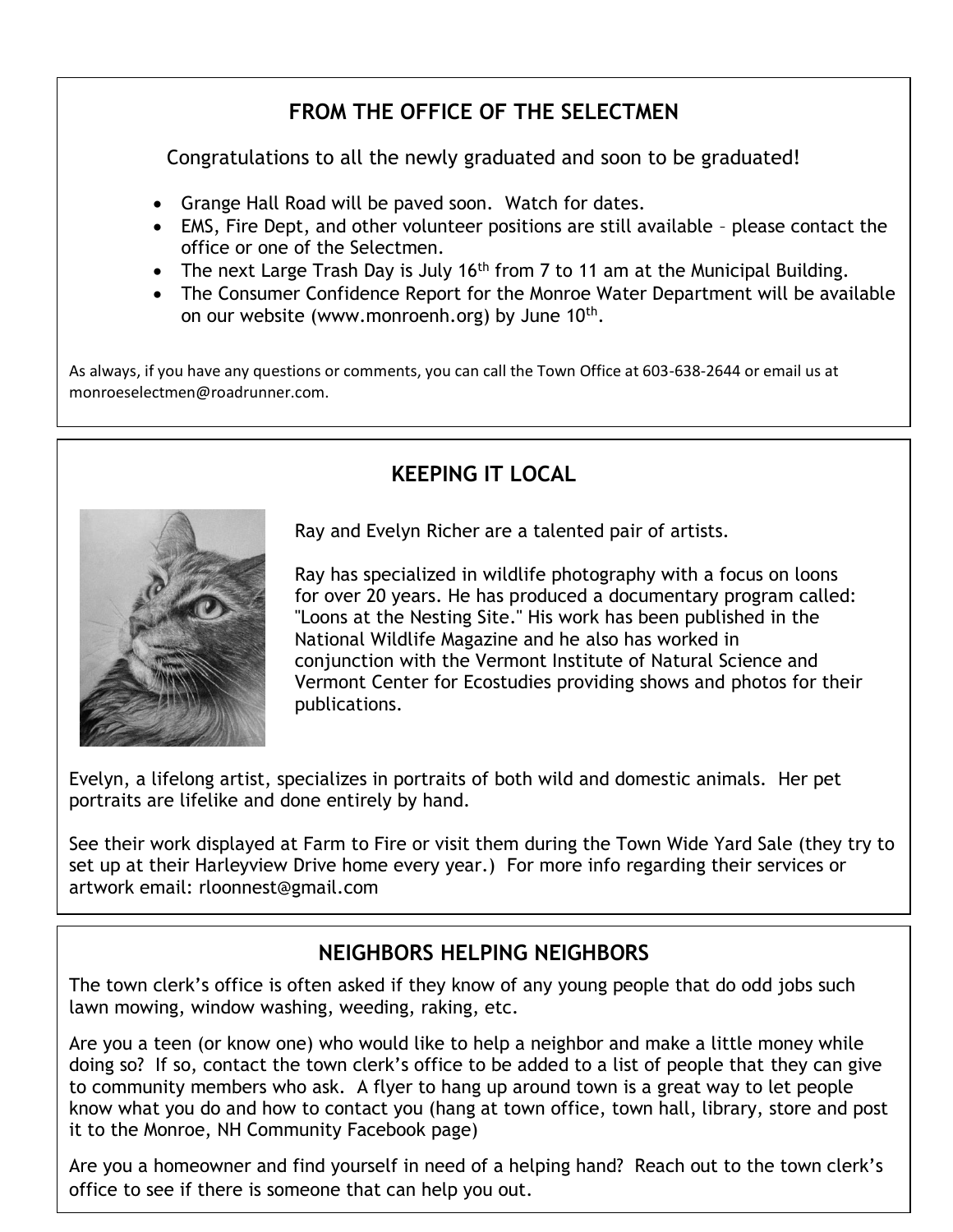

## **LOONS AT THE NESTING SITE**

WEDNESDAY, JUNE 15th 7PM at the Town Hall



Join the library as we welcome Ray Richer, wildlife photographer and Monroe resident, who will present his documentary on nesting loons. The presentation will be followed by a Q&A.



### **DONUT MAKING DEMONSTRATION**

You know those donuts at the church bake sale and auction that everyone scrambles to get their hands on? Now is your chance to learn the secrets of making a great old fashioned doughnut from our own selectman, John Blanchard!

#### **THURSDAY, JUNE 24th 9am-noon at the Town Hall**

for ages 14+ Space is limited so reserve your spot by calling the library today! 603-638-4736

## OCEANS OF POSSIBLITIES FOR SUMMER READING FUN

#### **3D BOOK GROUPS**

**(D**inner, **D**essert & **D**iscussion)



2 groups for students who have completed: Grades 5/6 Grades 7/8

#### **OCEANS OF FUN**



2 groups for students who have completed: Pre-K thru 1 Grades 2-4

Read for fun, play games, make things, and win prizes!

#### **SUMMERTIME & THE READING'S EASY**



Book group for adults: join fellow readers for two book discussions With interest, this may become a year round group.



#### DID YOU KNOW?

The building at 19 Plains Road has undergone many changes since it was first built. It started as a single story schoolhouse in the early 1800's and now has two stories and a complete basement. This is the only picture we have that predates its current look. Do you have any pictures that show it any differently? We'd love to scan them to include in a display we're working on.